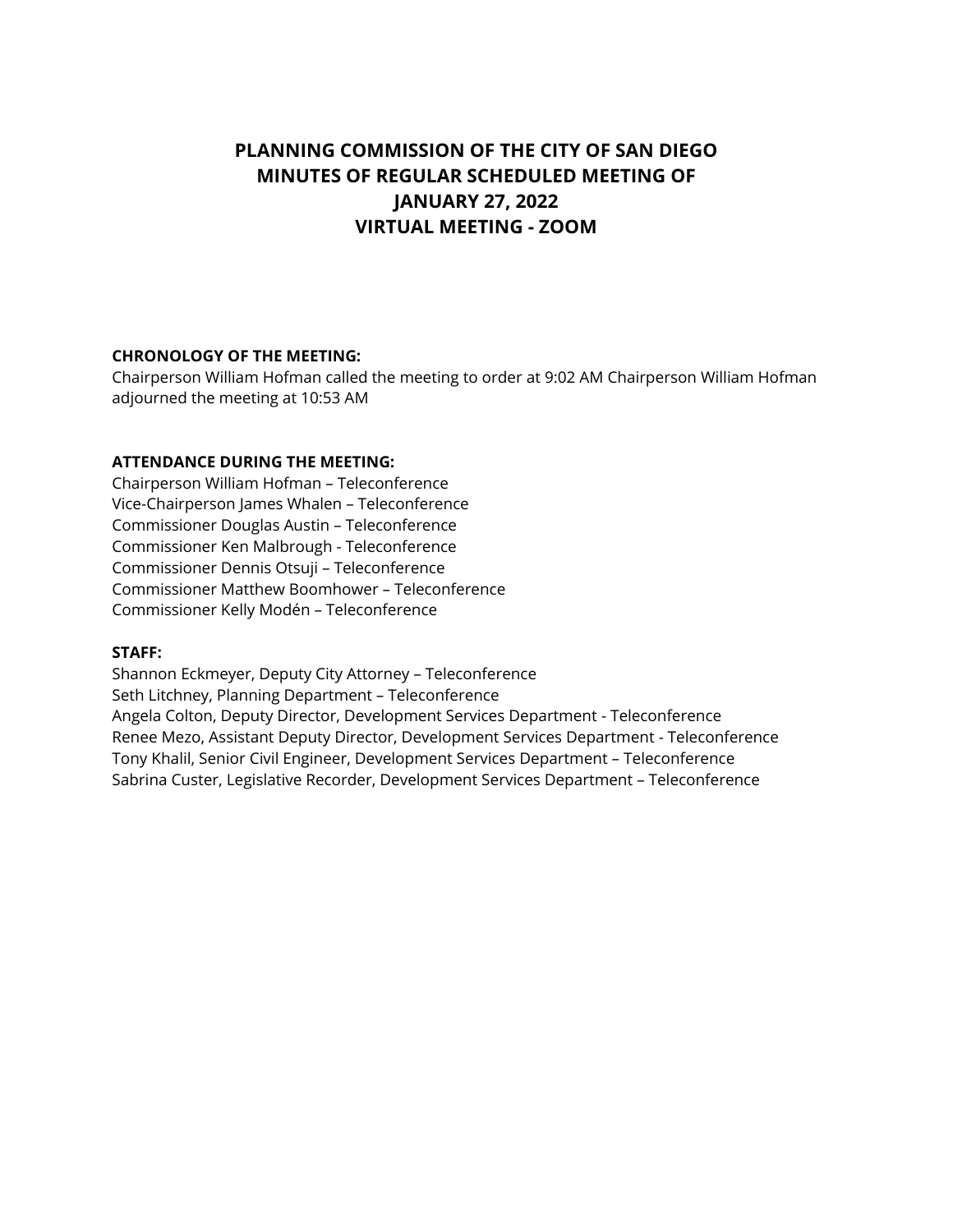# **ANNOUNCEMENTS/NON-AGENDA PUBLIC COMMENT**

Non-Agenda Public Comment: Kathleen Lippett

# **REQUESTS FOR ITEMS TO BE CONTINUED AND/OR WITHDRAWN**

None

# **REQUEST FOR ITEMS TO BE PLACED ON CONSENT AGENDA**

None

# **APPROVAL OF THE AGENDA**

Approved

# **DIRECTOR'S REPORT**

Elyse Lowe, Director of Development Services Department and Raynard Abalos, Deputy Director of Development Services announced Anna McPherson is retiring after 35 years with the City.

Seth Litchney, Planning Department reported on the Homes for all of us Housing Action package will be taken to City Council on February 8<sup>th</sup>, 2022.

#### **COMMISSION COMMENT**

Commissioner Boomhower addressed an email that the commission received regarding a request for a continuance on the Proposed Amendments to the Cannabis Ordinance item that will be presented to the Commission next week. "I'm concerned about the 60-day timeline that we have. We were told that we have 60 days to review this item, act on it and make a recommendation. I'm concerned that if we don't act within that 60 days then council can move forward without Planning Commission input. I want to make sure that our voices are still going to be heard. We were assured in our December meeting, when this item was first presented to the Commission and continued, that they were not going to be heard at Council Committee. That afternoon it was still advanced and presented to the Council Committee and Councilmember Whitburn was still looking for a motion of support. I just want to make sure that staff is prepared to explain to us next week why we are still going to get that opportunity if this is continued. I will not support the continuance if we are not going to be able to weigh in."

#### **AGENDA ITEMS**

**ITEM 1: T-MOBILE MIRA MESA FLAG POLE – PROJECT # 678096 City Council District:** 1 **Plan Area**: Mira Mesa **Staff:** Nilia Safi

Speakers on the project: None

# **COMMISSION ACTION:**

MOTION BY COMMISSIONER AUSTIN TO:

• APPROVE PLANNED DEVELOPMENT PERMIT NO. 2588145

Second by Commissioner Malbrough. The motion passed by a vote of 7-0-0 with Commissioners Hofman, Otsuji, Austin, Modén, Boomhower, Malbrough and Whalen yea.